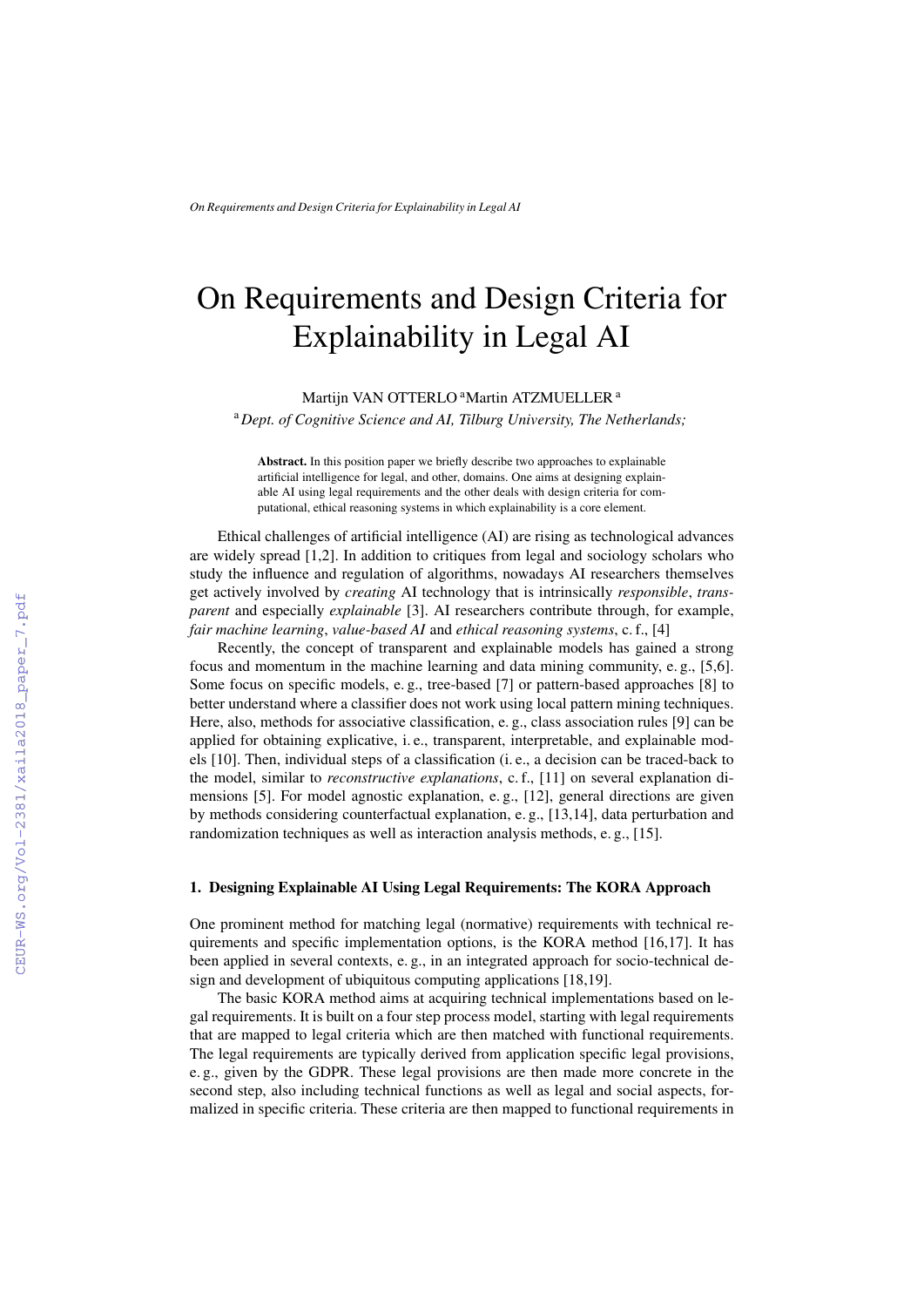#### *Two Tales of Explainability for Legal AI*

the third step, e. g., supported by domain experts or based on utilizing design patterns. In the final fourth step, these functional requirements then map to specific implementation choices. Relating to common process models in software engineering, the first three steps basically aim at requirements analysis, whereas the last step involves specific methods, patterns, and techniques relating to the concrete instantiations.

For enabling explainable AI systems, KORA provides an effective approach, by matching the (abstract) legal provisions with concrete implementation choices, e. g., by implementing specific explainable models described above. For that, a categorization of these methods according to legal criteria (second step of KORA) is needed, connected to functional requirements. Then, a semi-automatic approach can be provided for mapping these criteria and its functional implementation. Furthermore, design patterns for explainable systems can also be incorporated here, by abstracting from specific design choices to more general classes of explanation patterns that are described in terms of their "explanation criteria" as well by the included "legal criteria".

# 2. A General Research Strategy for Ethical AI: The IntERMeDIUM approach

As a synthesis of a mix of ideas on learning, ethical codes and intentional agents [20,2] IntERMeDIUM is a research strategy to develop ethical AI systems. IntERMeDIUM refers to Joseph Licklider's connection between humans and "the body of all knowledge", which is increasingly governed by AI in our society c. f., [2]. To unite human and machine ethics, a *code of ethics* can be seen as a *moral contract* between human and machine. The acronym covers the main directions on which to focus research efforts on:

Intentional: The bridge between humans and machines consists of the right ontology of the (physical) world and the right level of description: beliefs, desires, intentions and goals. AI should be understood as rational agents.

Executable: The beliefs and desires of the AI need to be embedded as code that can be executed. Instead of asking code of ethics to be enforceable by punishing bad behavior after the fact, executable codes of ethics are biased by the code to ensure the right ethical behavior. [21](p16): *"Ethics must be made computable in order to make it clear exactly how agents ought to behave in ethical dilemmas".*

Reward-based: AI's ethical reasoning is based on the human values in a particular domain. The core values come from the code of ethics used to bias the agent. In addition, AIs *finetune* their ethical behavior over time by adjusting relative values using data, feedback and experience. Experience from human actors is vital here, since they typically solved ethical dilemmas that arose thus far cf. [2].

Moral: The focus of AI implementations here is on the moral dimension. Other skills will be developed elsewhere, including perception, mobile manipulation, reasoning with uncertainty, language interpretation and more.

Declarative: All ethical bias in the AI is declarative knowledge and can be inspected at all times. Ethical inferences in specific circumstances can be explained in humanunderstandable terms. [21] (p17): *"What is critical in the explicit ethical agent distinction in our view, lies not only in who is making the ethical judgments (the machine versus the human programmer) but also in the ability to justify ethical judgments that only an explicit representation of ethical principles allows."* Ethical bias and learned ethical knowledge can be shared with other AIs and laws and regulations, such as the GDPR,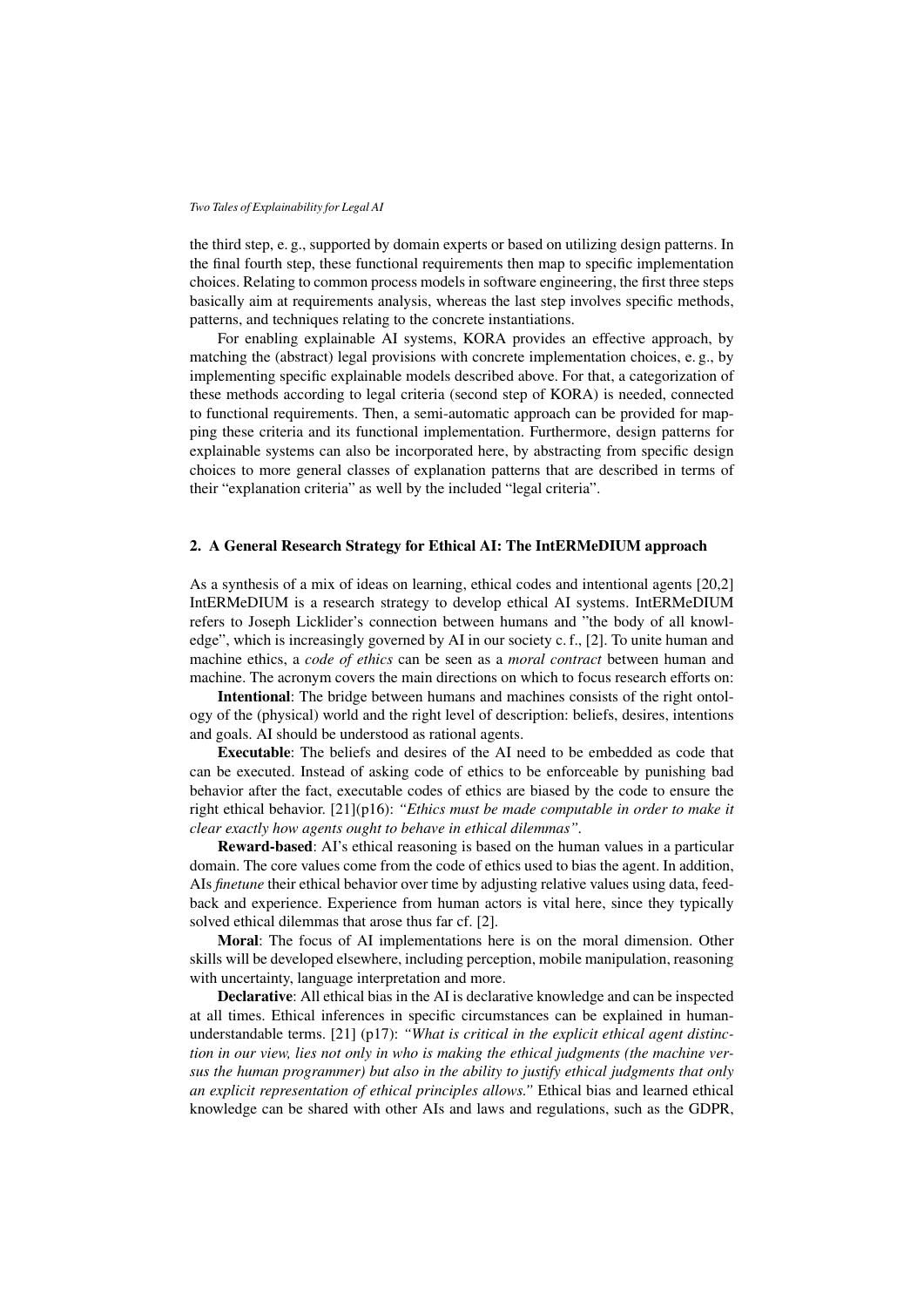### *Two Tales of Explainability in Legal AI*

can be implemented in the declarative bias to further bias the behavior of the AI towards legal compliance.

Inductive: The AI is a *learning* agent. All knowledge that can not be injected as a declarative bias needs to be learned from experience or obtained from other AIs or humans. The AI's knowledge will typically not be complete, and learning should be continuing and life-long. Advanced machine learning needs to be implemented that allows the AI to ask human specialists for advice in various ways.

Utilitarian: AI are utilitarian (collective consequentialist) morally reasoning agents. Protection of the rights of individuals is ensured by demanding that values and decision logic are declarative, open for inspection and transparent.

Machine: The AI is a *machine*. The slow migration from human specialists to AI implementations in any domain requires that we should shift focus from humans to machines for the main operational aspects domains ranging from autonomous cars, libraries, and surely legal practices.

The IntERMeDIUM is a general strategy for ethical, explainable AI systems. We claim that especially in the legal domain declarativeness, explainability and the AI's capability of engaging in a dialogue with humans to discuss and learn ethical and legal norms and values, is vital. Inspiration on how to translate human laws and ethical codes into declarative bias can come from e.g. medical [21] and autonomous driving [22] domains.

A first *instantiation* of IntERMeDIUM are *Declarative decision-theoretic ethical programs* (DDTEPs) [20]. They form a novel way to formalize *value-based ethical decision making* to help building understandable AI systems that are *value aligned* [23] in stochastic domains. The idea is to formalize what is known explicitly in the model, use *learning* to fill in knowledge gaps, and to use *reasoning* to obtain (optimal) decisions. DDTEPs fit into logical approaches for ethical (or: value-driven) reasoning [21] but also *relational reinforcement learning* [24] and provides novel opportunities for *explanationfocused* computations [25]. DDTEPs prove successful for toy ethical domains but could generally be applied to any kind of ethical reasoning where (some) domain knowledge is available, especially legal domains.

# 3. Next Steps

Both approaches are ways to approach the construction of modern AI systems that could be employed in legal domains in a transparent way. Such work is only yet starting and progress needs to be made by answering a couple of questions first: i) What exactly *is* an explanation in the legal context? ii) What are specific legal requirements and criteria for explainable AI systems? iii) How to map legal criteria and functional criteria to each other for explainable AI? iv) How to abstract functional requirements for legal AI into (legal) design patterns? v) How to formalize existing codes of ethics, legal procedures, legal design patterns and legal practices into AI programs? vi) How can AIs interactively learn and explain their functioning in *human-understandable* terms?

Above all, AI and legal specialists need to engage in a dialogue when tackling explainability questions in legal AI. AI systems need to be explainable in order to be *trustworthy* [3] but AI researchers need to know *which* (types of) explanations are most useful to legal scholars. Much work awaits.